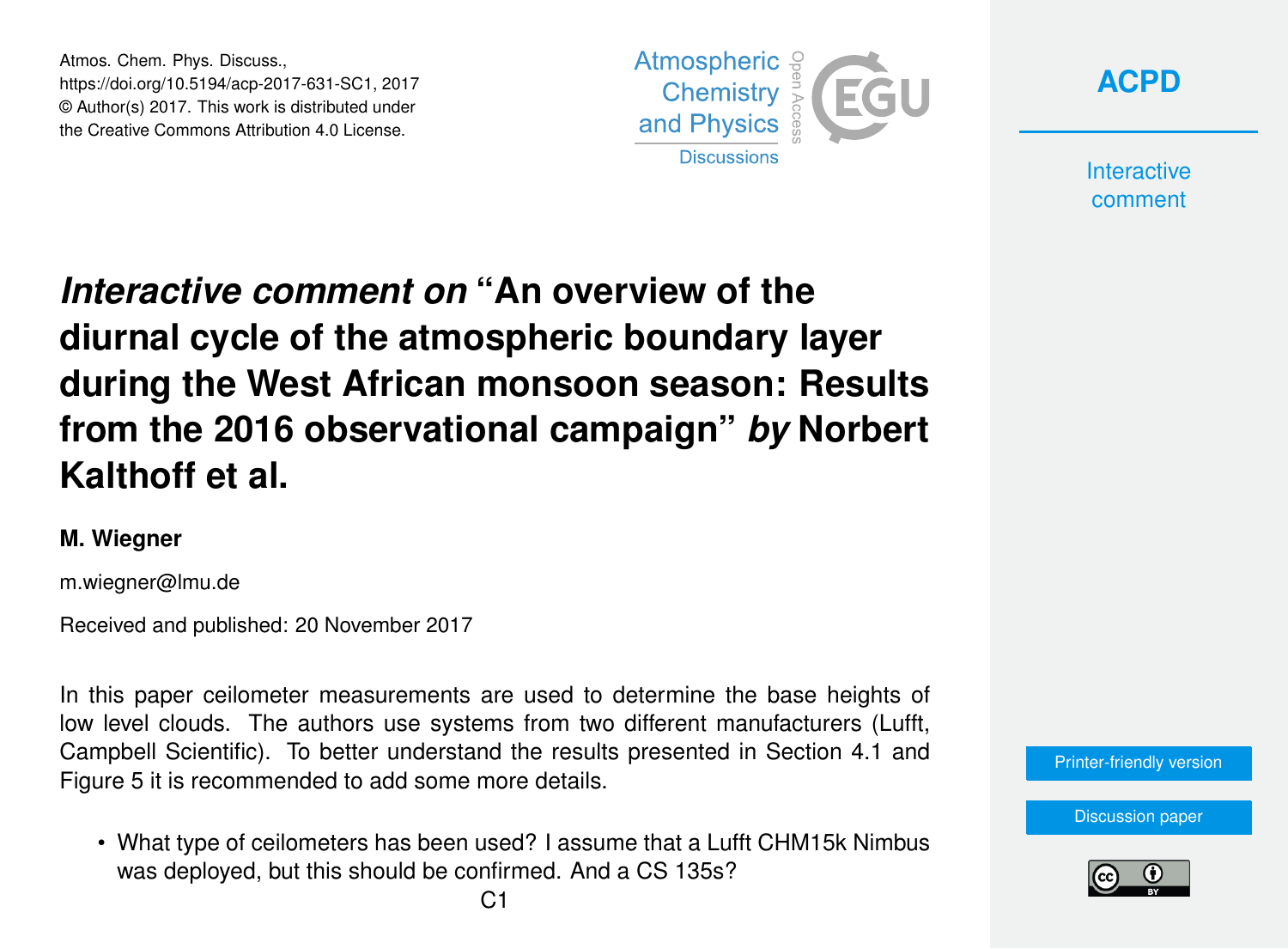- According to page 3 line 17 the cloud detection algorithms of the manufacturers have been applied. These algorithms might be conceptually different: one may define the cloud base height from the onset of the (strong) increase of the attenuated backscatter ( $\beta^*$ ), from the maximum of  $\beta^*$ , from the inflection point of  $\beta^*$ below the maximum, or something else. This could lead to a (small?) bias in the cloud base height retrievals when comparing results of different systems. Thus, a brief comment on how the software works should be added; this could help to interpret the results.
- It seems to me that the reason of the low cloud layer at approximately 100 m (page 8, line 9) is an artefact in the overlap correction function of the signals automatically applied by the Lufft software (in case of a Nimbus system). Such artefacts are frequently occurring – not only for the Lufft system. The applied overlap correction function is (to my knowledge) available from Lufft on request (at least for the most recent systems). Even if a broad discussion is beyond the goal of this paper this issue should be briefly mentioned/discussed.

I do not know which kind of overlap correction is applied to the data of the Campbell Scientific system, but this certainly can be found out from the manufacturer.

A few papers that might be of help in this context (Kotthaus et al. discuss the overlap issue for a Vaisala ceilometer, but it is interesting as well), more are existing:

- Hervo, M., Poltera, Y., and Haefele, A.: An empirical method to correct for temperature-dependent variations in the overlap function of CHM15k ceilometers, Atmos. Meas. Tech., 9, 2947-2959, https://doi.org/10.5194/amt-9-2947- 2016, 2016.
- Kotthaus, S., O'Connor, E., Münkel, C., Charlton-Perez, C., Haeffelin, M., Gabey, A. M., and Grimmond, C. S. B.: Recommendations for processing atmospheric

## **[ACPD](https://www.atmos-chem-phys-discuss.net/)**

**Interactive** comment

[Printer-friendly version](https://www.atmos-chem-phys-discuss.net/acp-2017-631/acp-2017-631-SC1-print.pdf)

[Discussion paper](https://www.atmos-chem-phys-discuss.net/acp-2017-631)